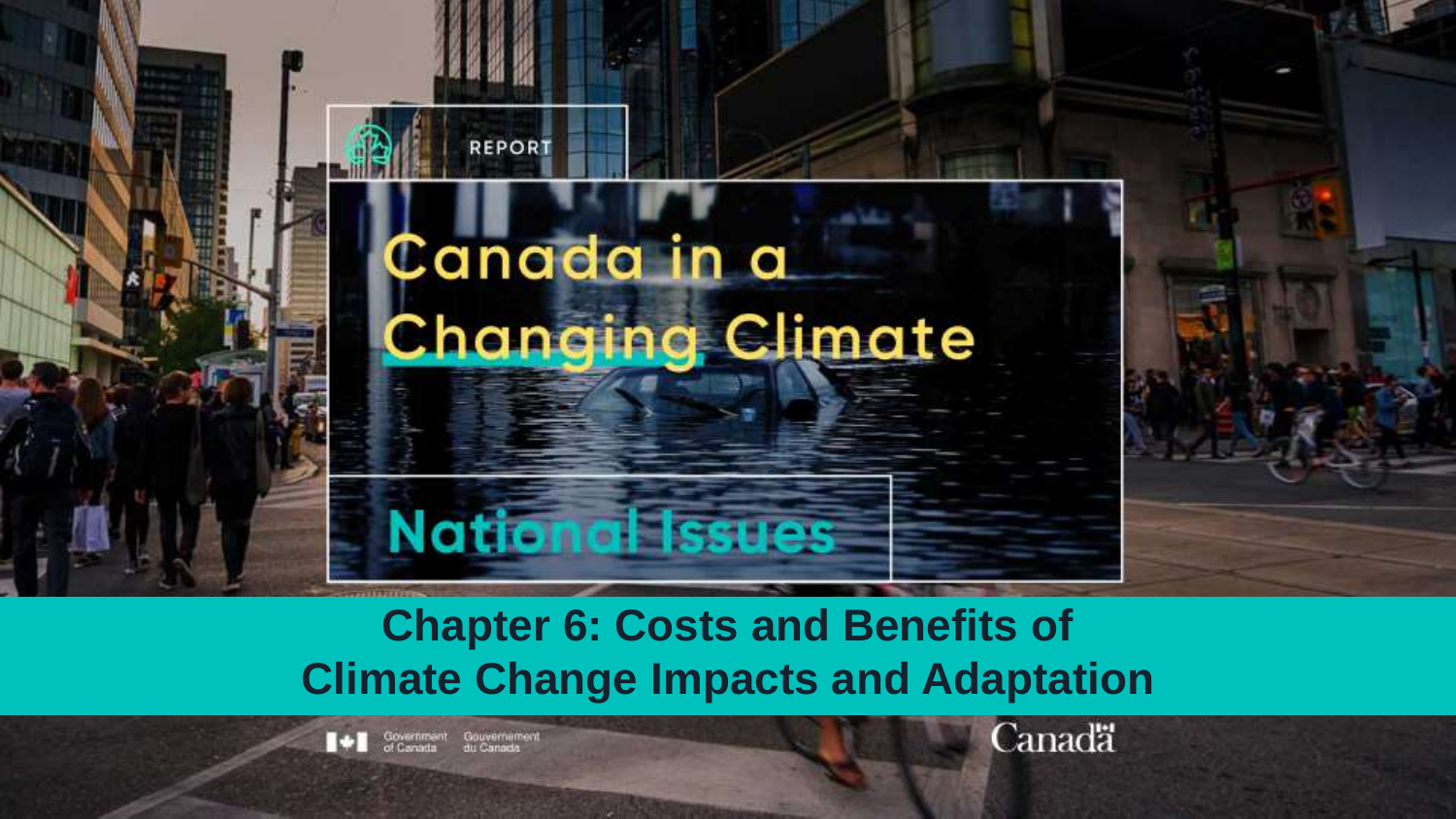# **Outline**

- 1. Introduction to the chapter
- 2. 7 key messages
- 3. Emerging issues and knowledge gaps
- 4. Q&A

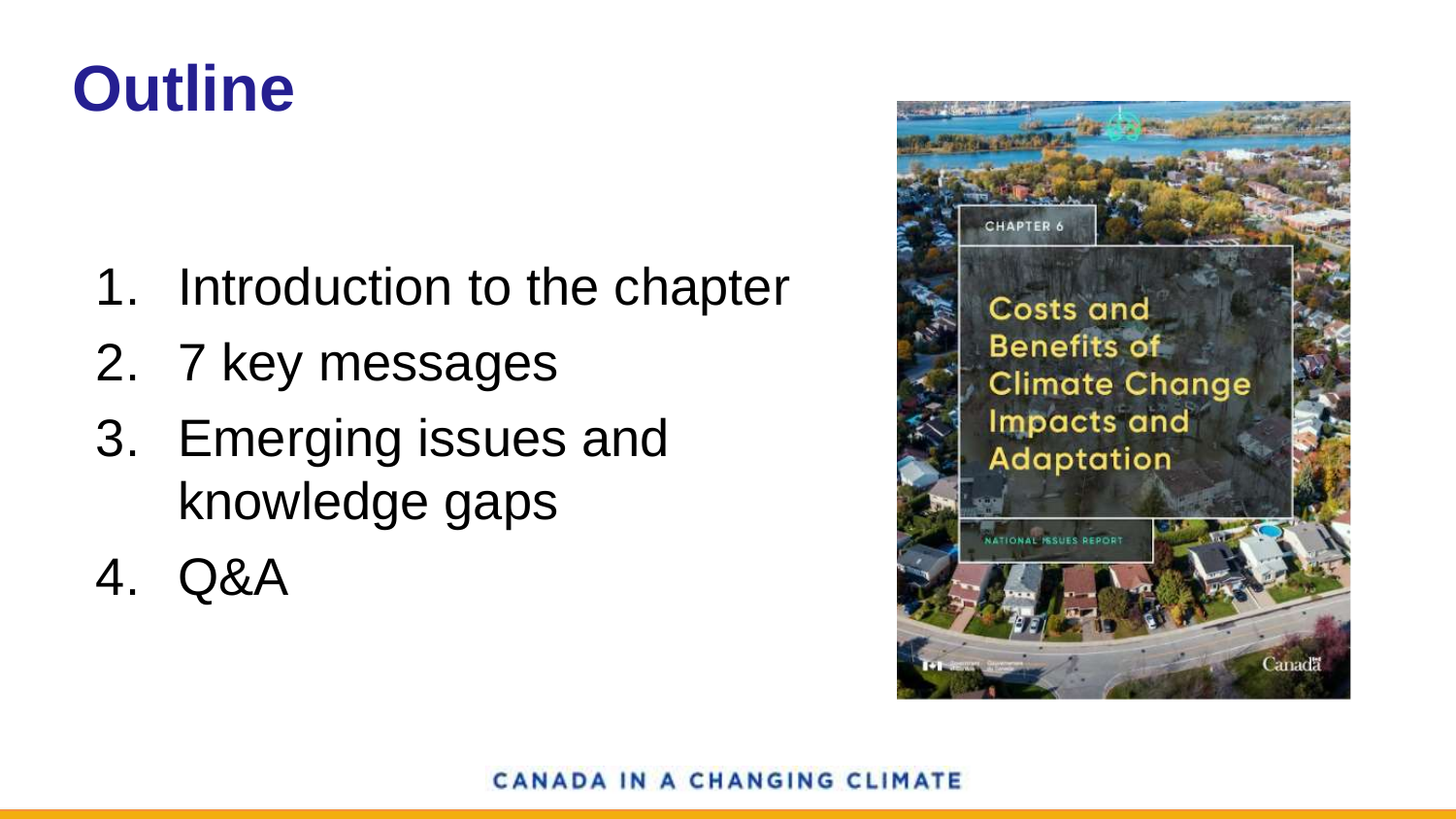# **Introduction to the chapter**

Objective of chapter was to address several key questions:

- o How is economic analysis supporting adaptation planning?
- o What do we know about the economic costs of climate change for Canada?
- o How are these costs distributed?
- o What is the return on investments in adaptation?
- o How does economics shape the limits of adaptation?
- o What economic tools are used to address these questions?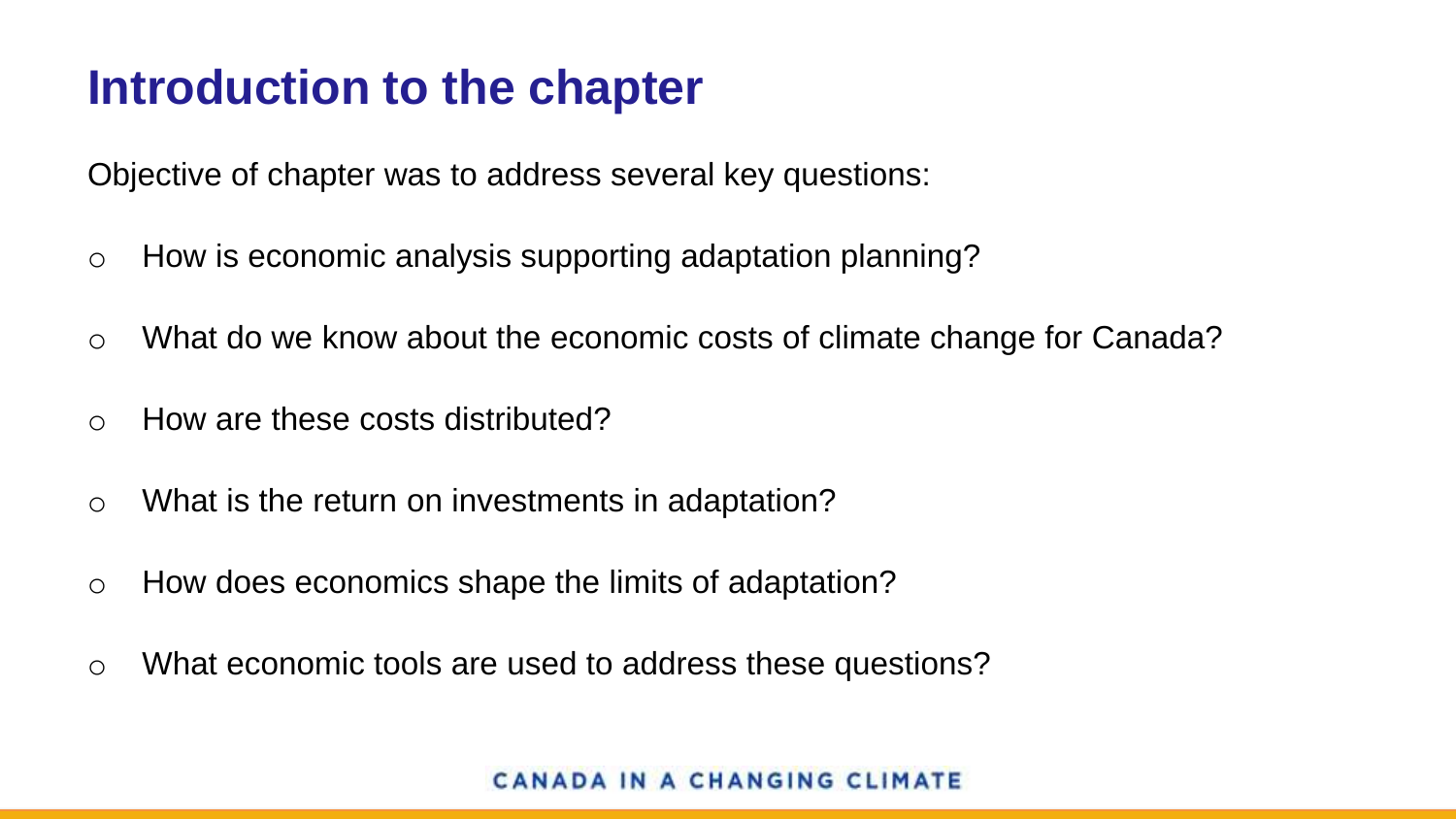#### **Economic analysis helps to inform adaptation planning**



Source: Adapted from Jones et al (2013)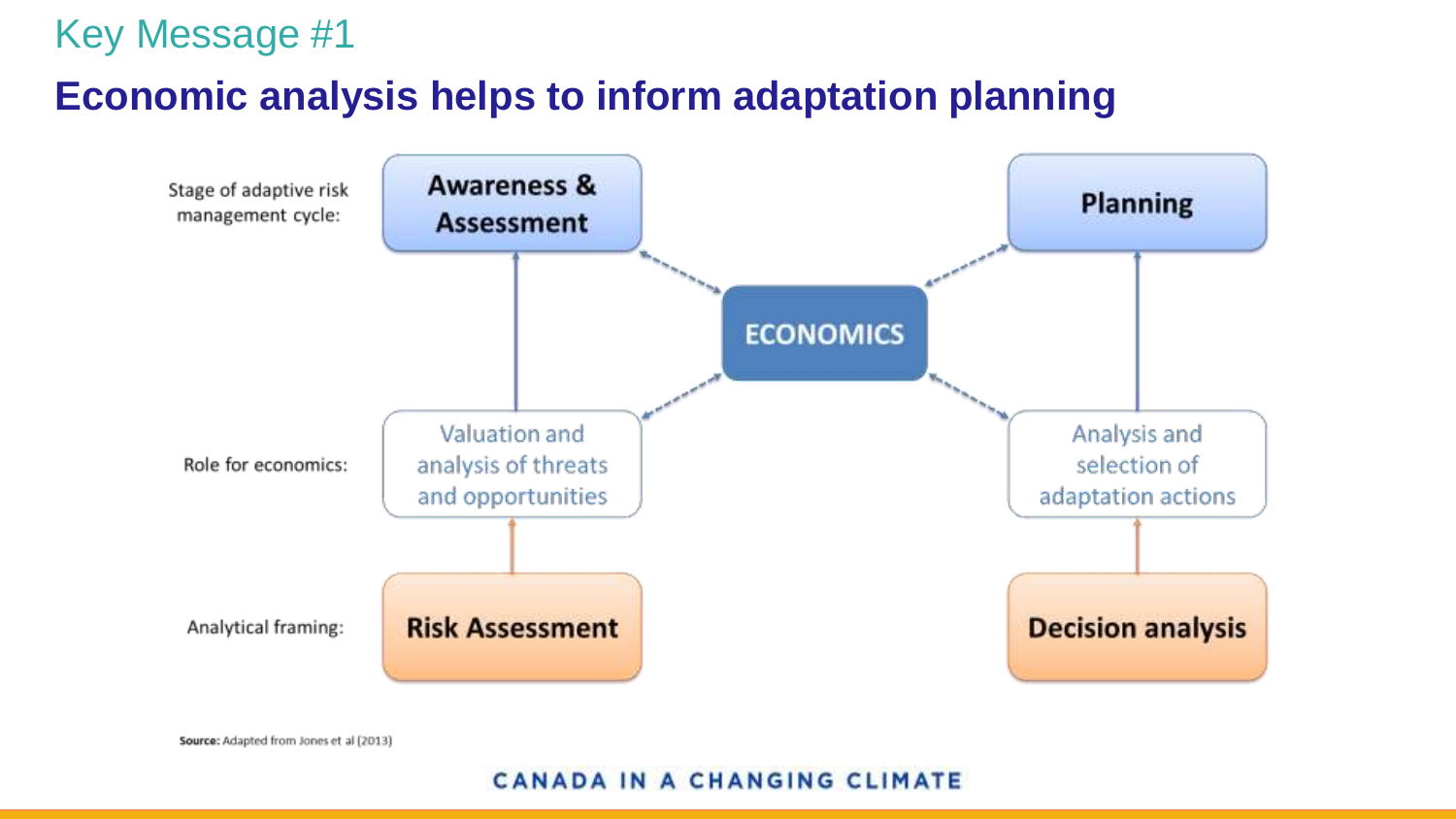# **Wide range of financial and social costs must be considered to understand the full economic impacts of climate change**

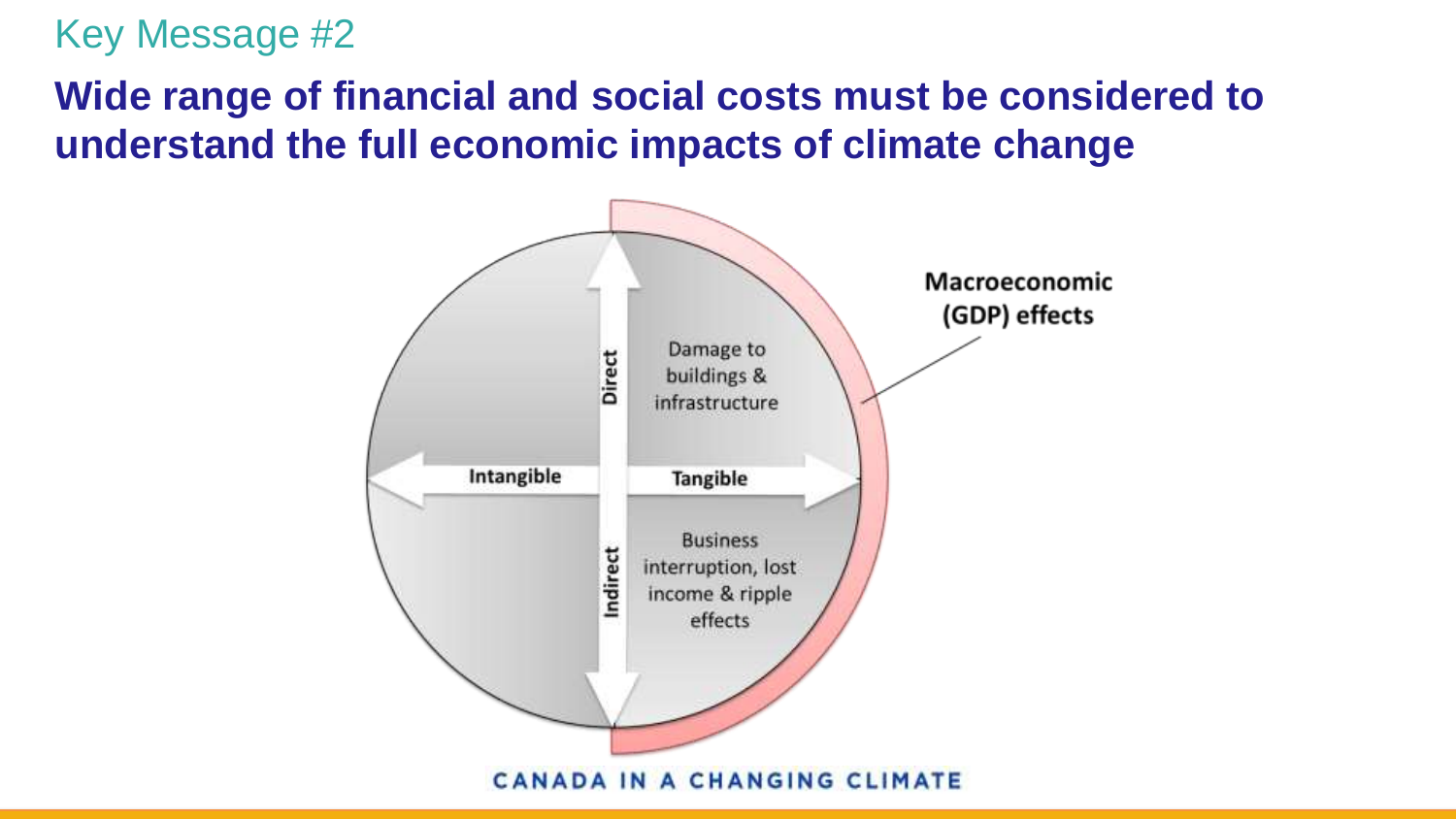## **… interested in the welfare costs of climate change, not just GDP costs**

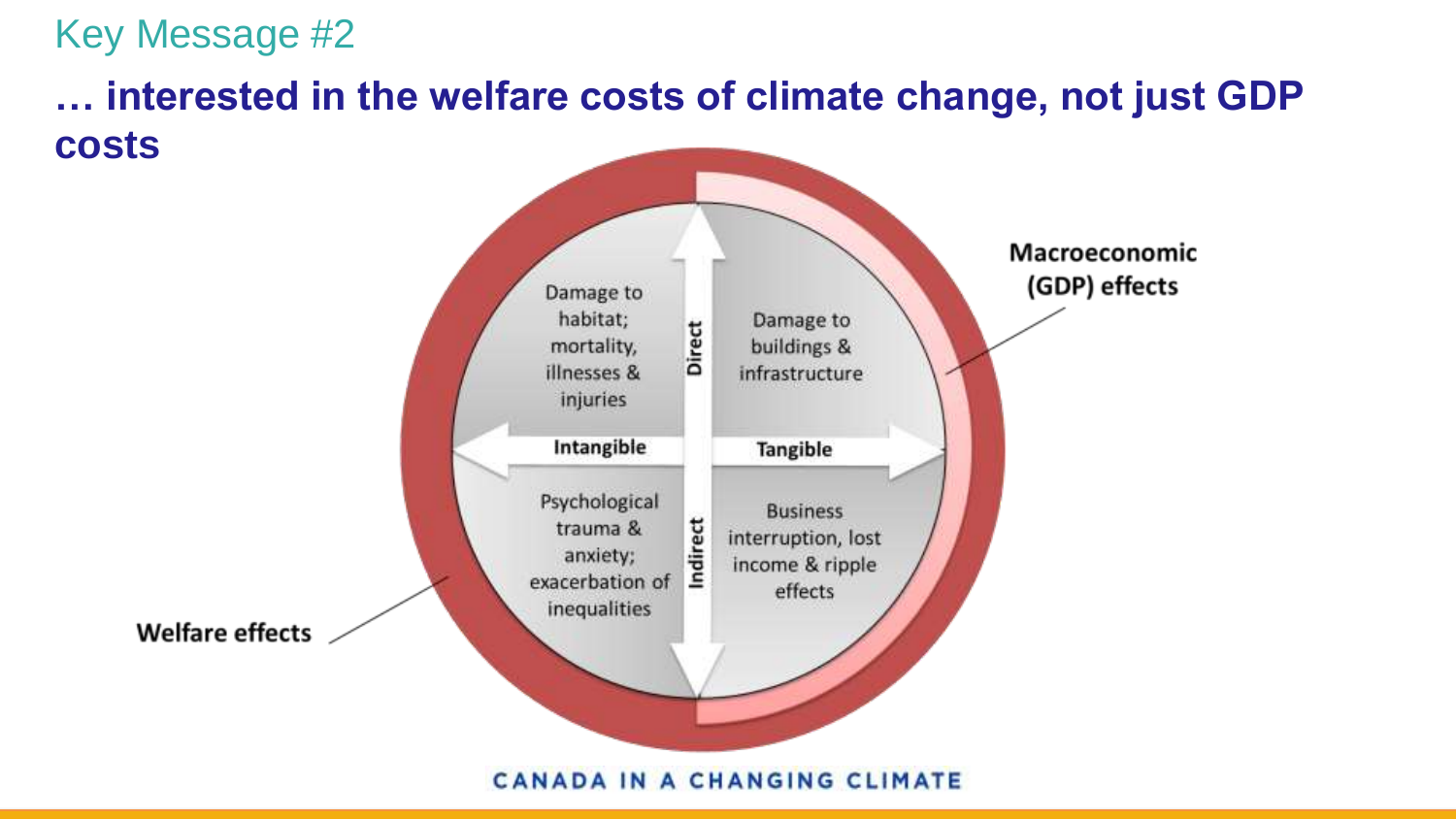# **Costs related to extreme weather events are significant and rising, suggesting an adaptation deficit or gap**

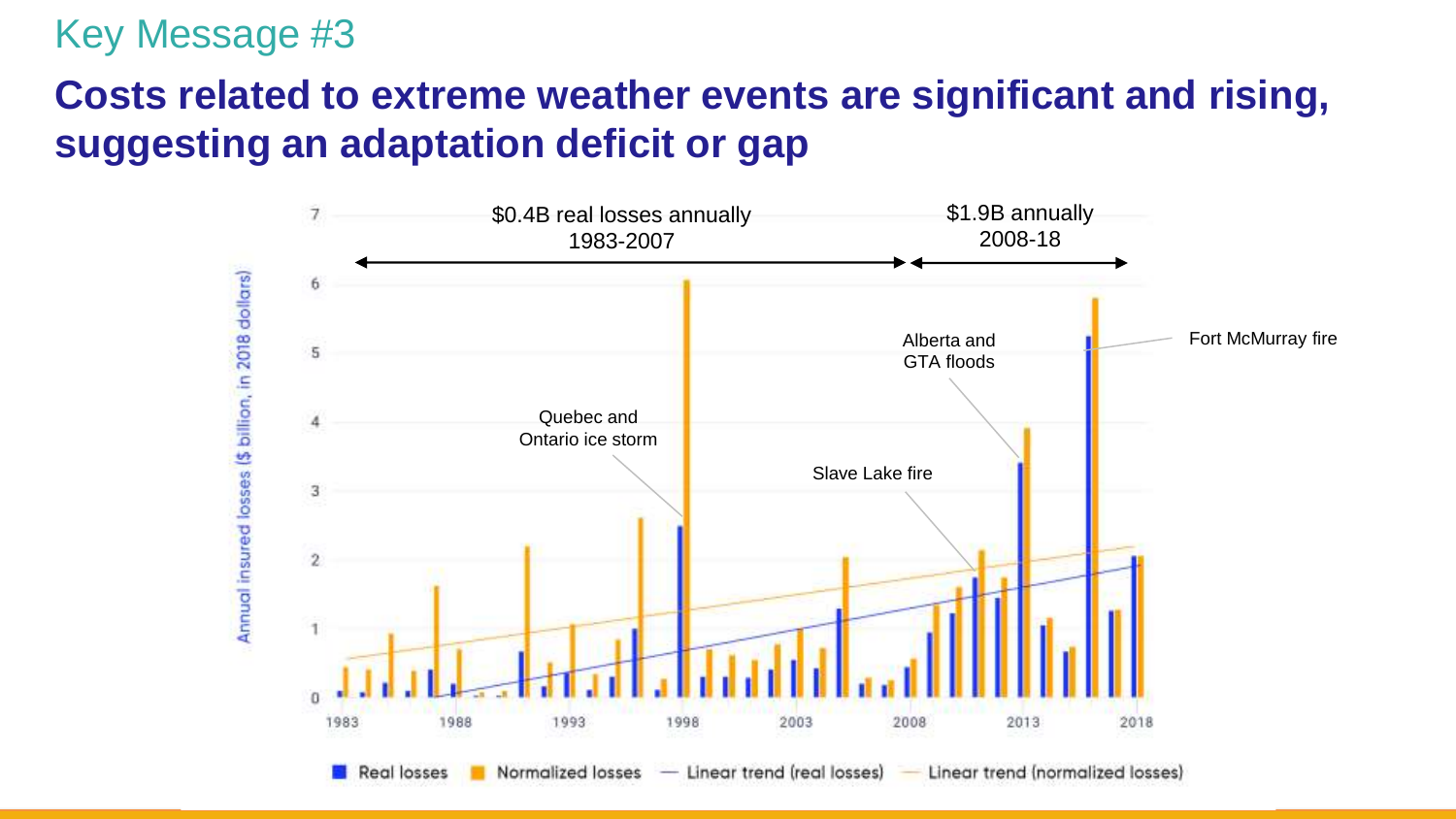# **… rising costs can't all be explained by growing exposures and increasing asset values**

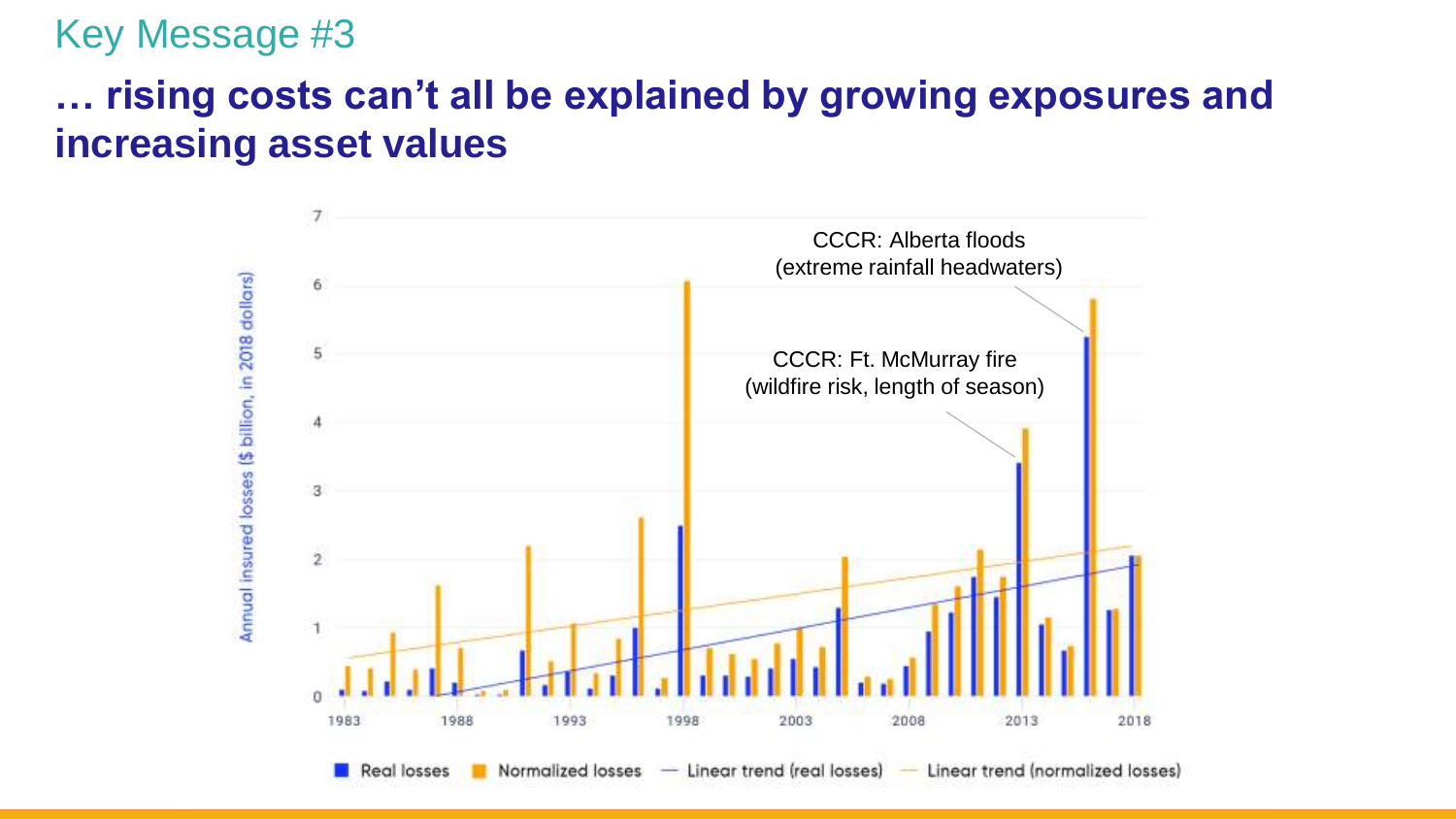# **Future economic impacts of climate change for Canada will be high and overwhelmingly negative**



DISTRIBUTION OF POSSIBLE COSTS IN HIGH CLIMATE CHANGE-RAPID GROWTH SCENARIO, 2050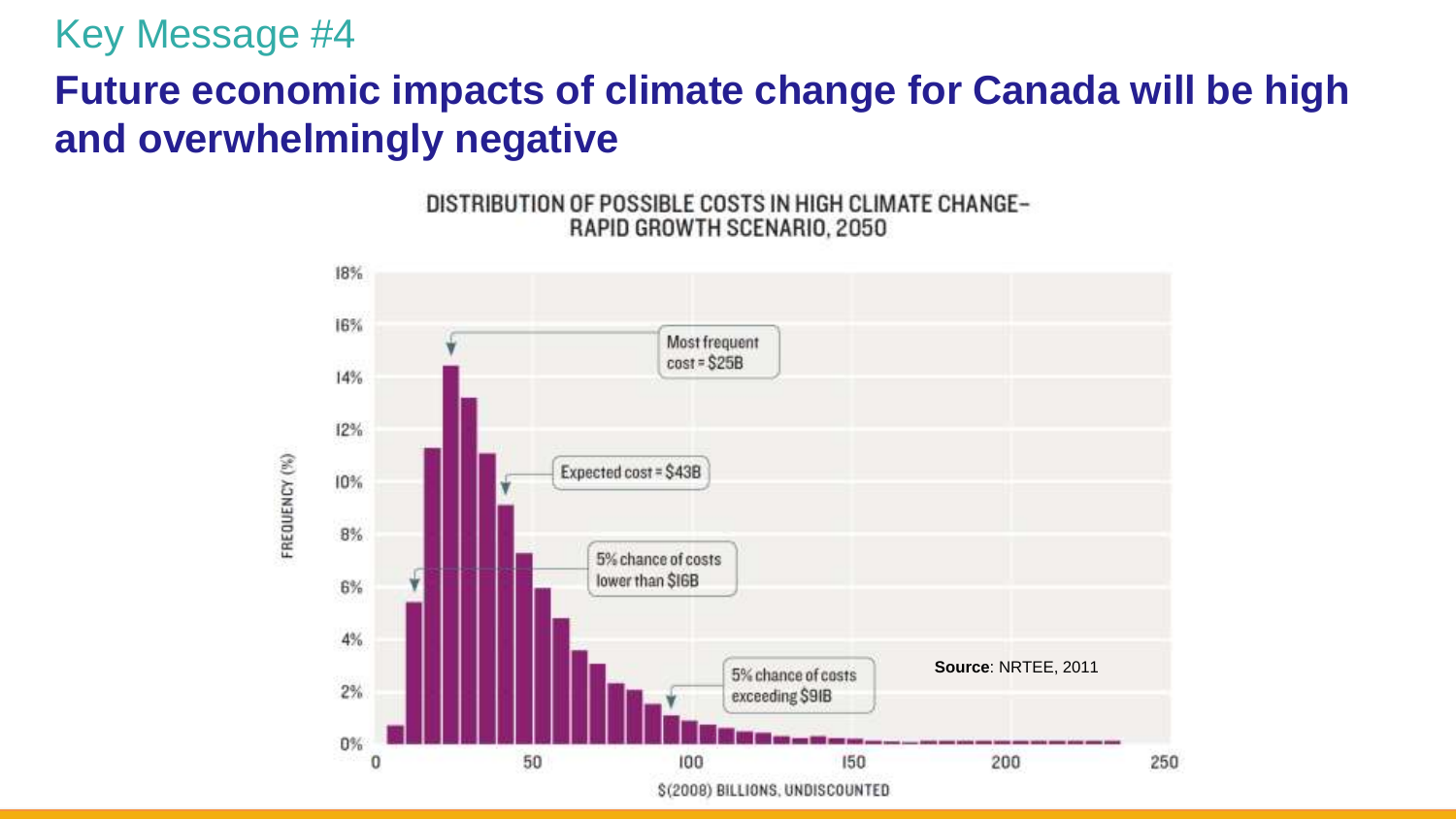### **Projected national economic impacts - examples**

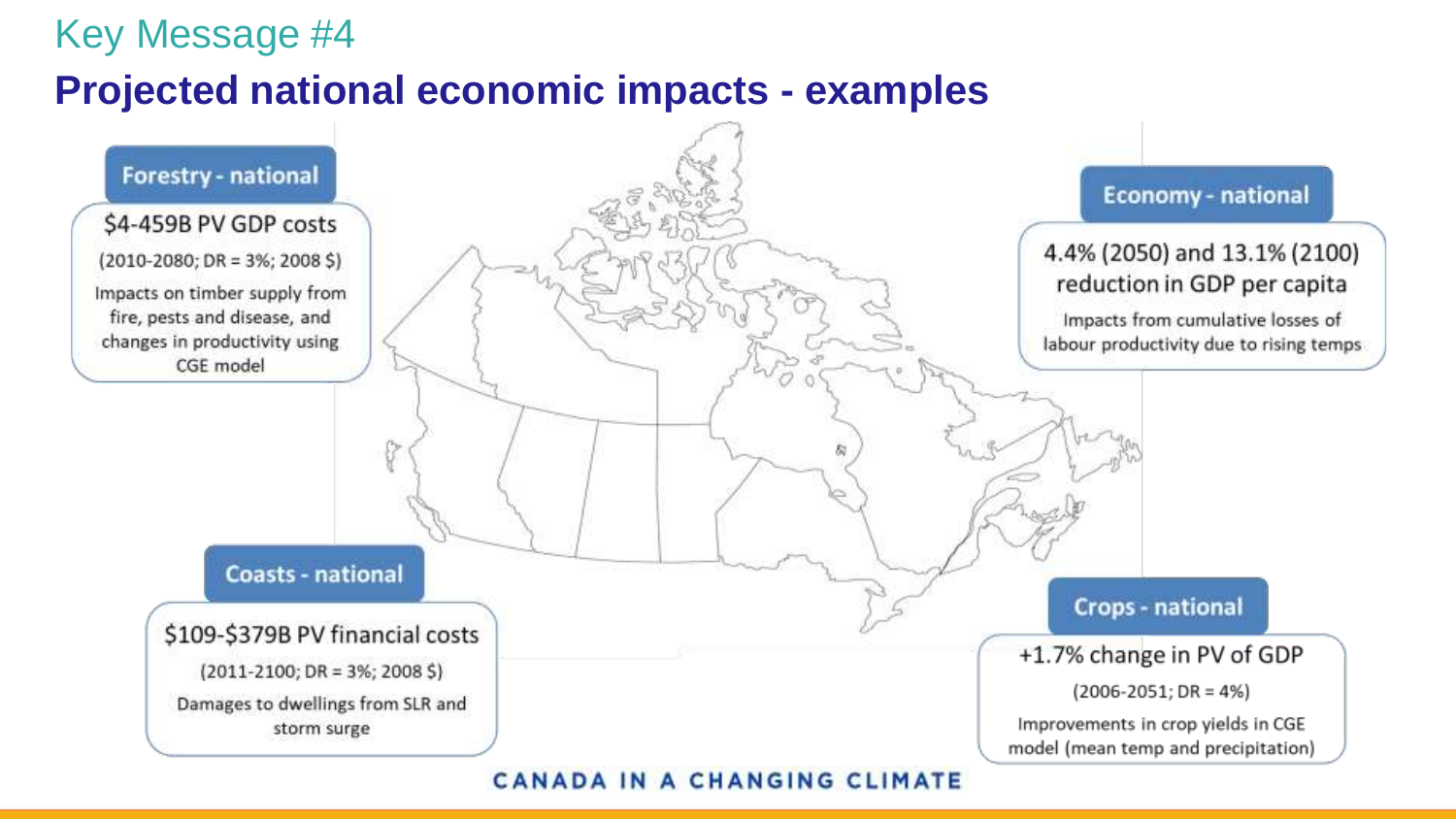#### **Projected economic impacts for regions - examples**

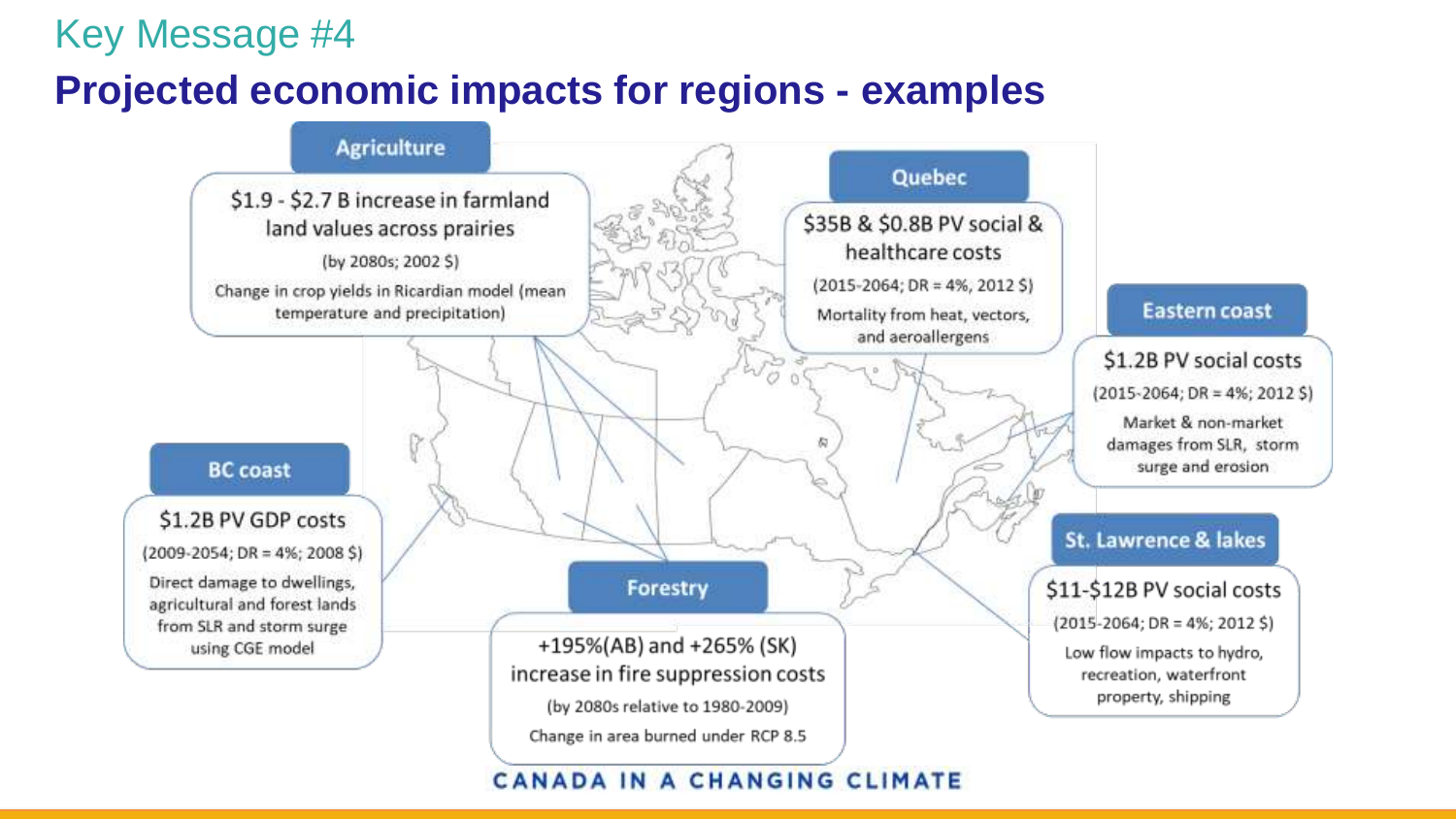#### **Projected economic impacts for municipalities - examples**

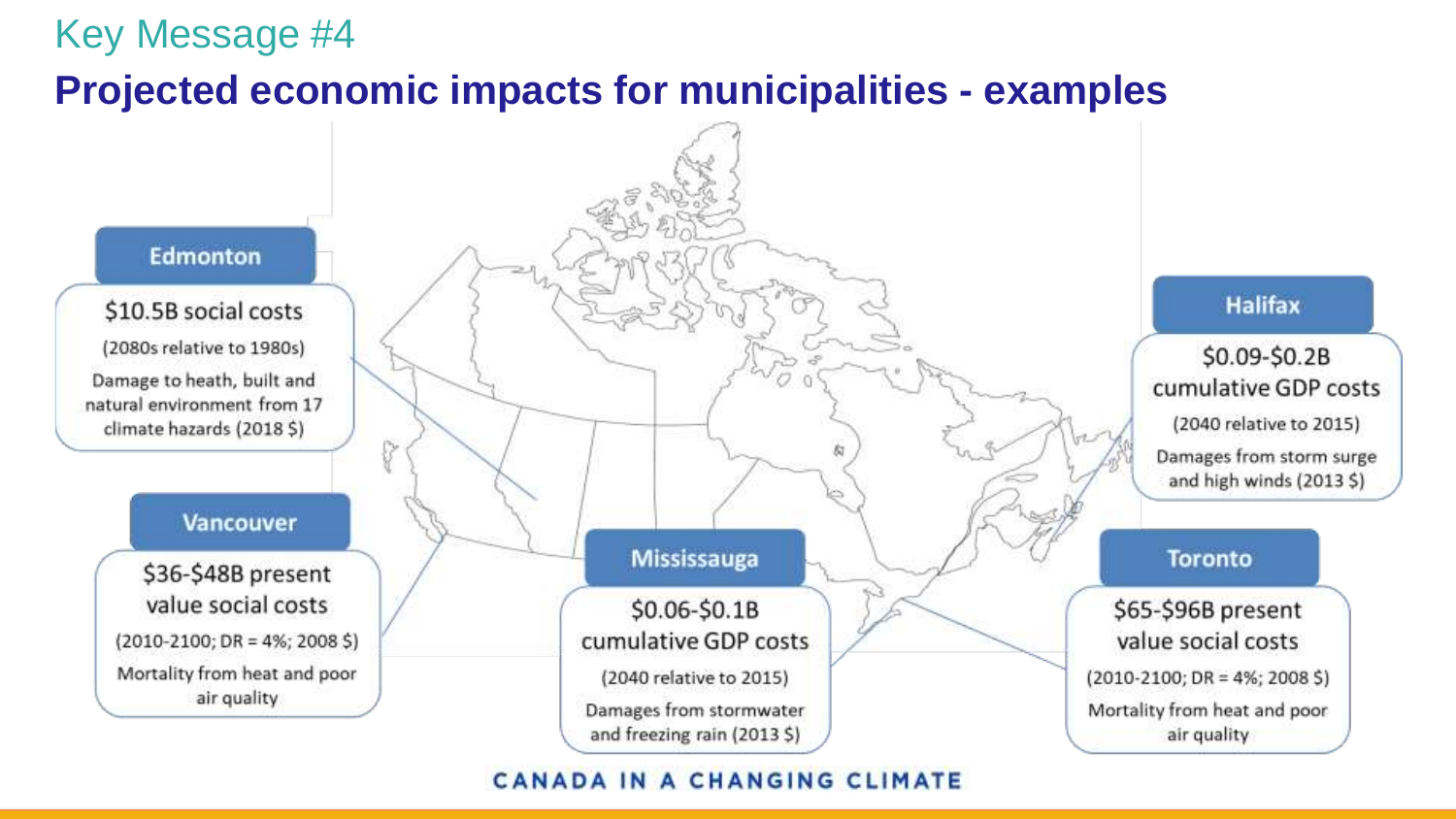# **Economic decision support tools can help assess adaptation options and highlight key trade-offs across multiple criteria**

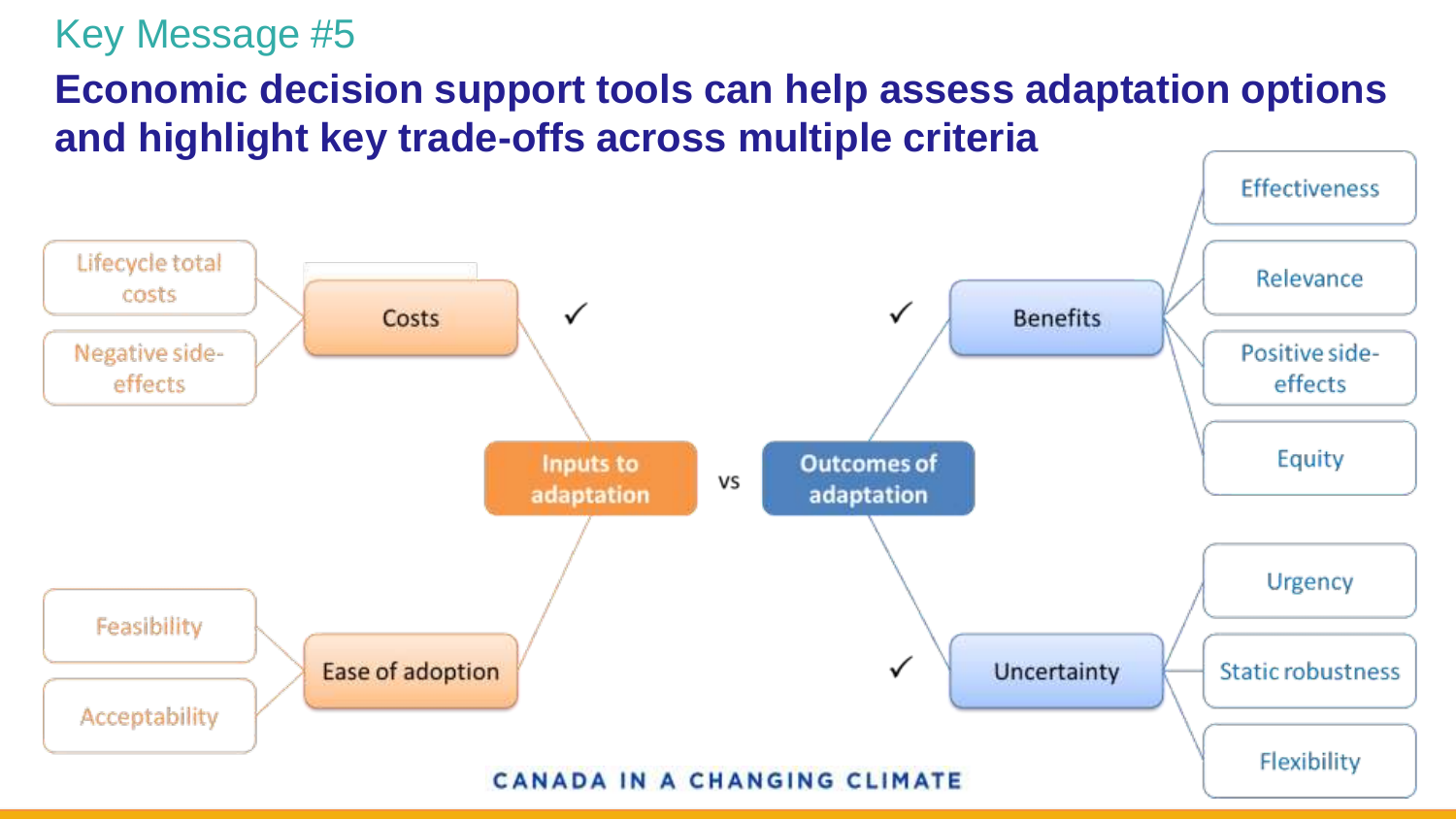# **…. no one-size-fits all approach, the appropriate tool depends on the adaptation decision problem at hand … including level of uncertainty**



Deep

Solution (adaptation outcome) uncertainty

Source: Adapted from Jones et al (2013) CANADA IN A CHANGING CLIMATE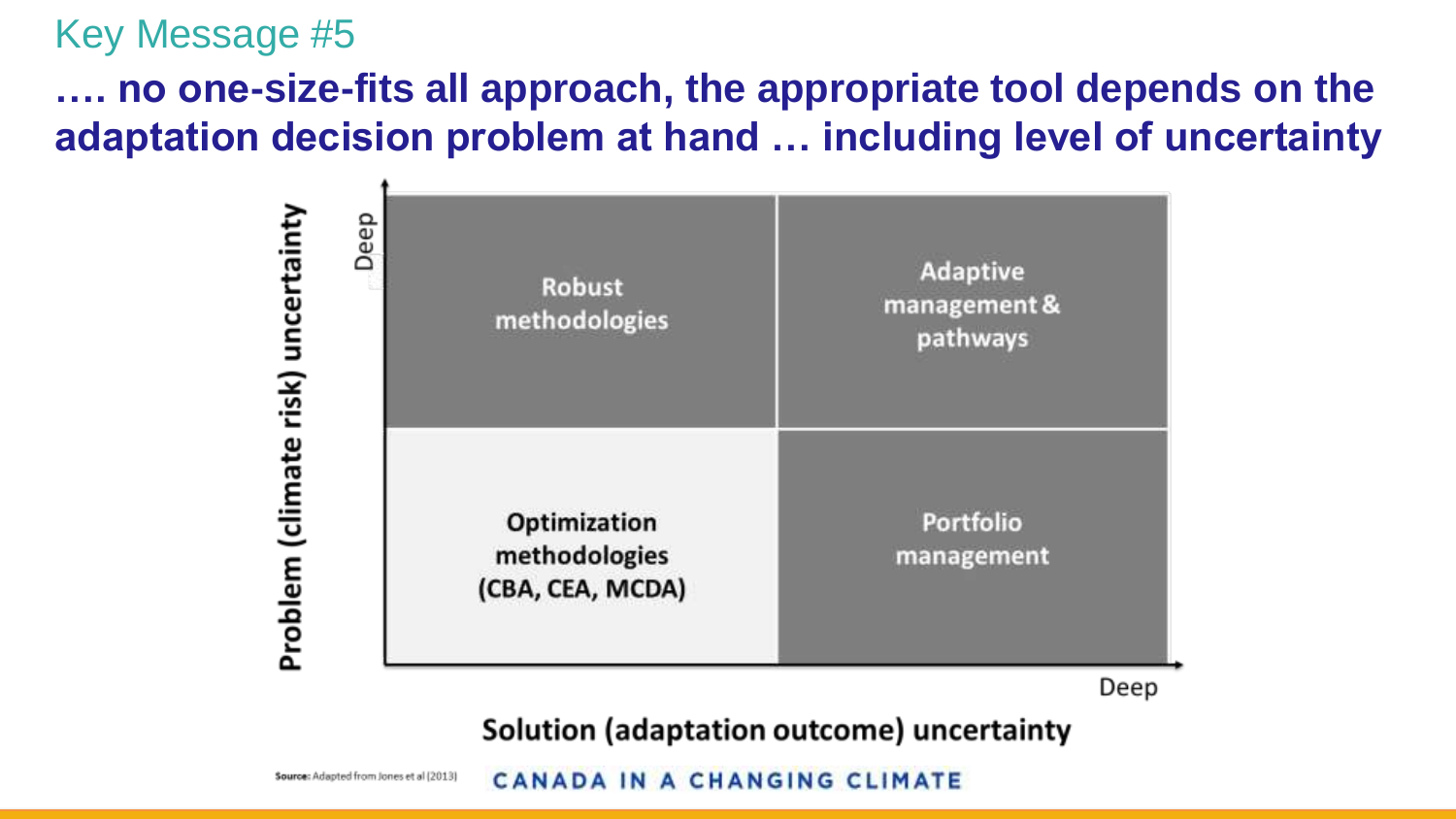#### **Economic case for proactive investment in climate adaptation is strong**

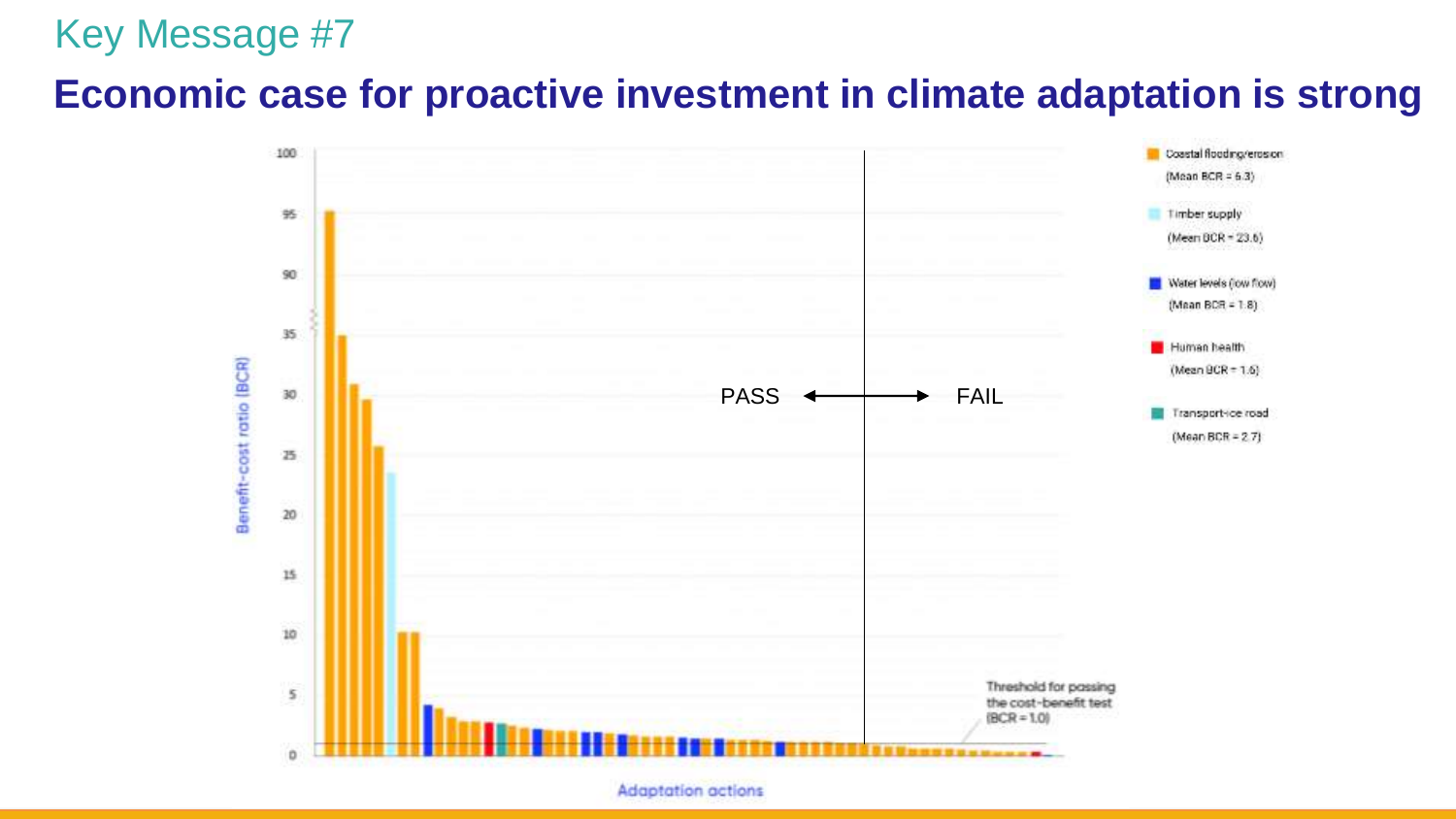## **Economic case for adaptation is context (project and site) specific**

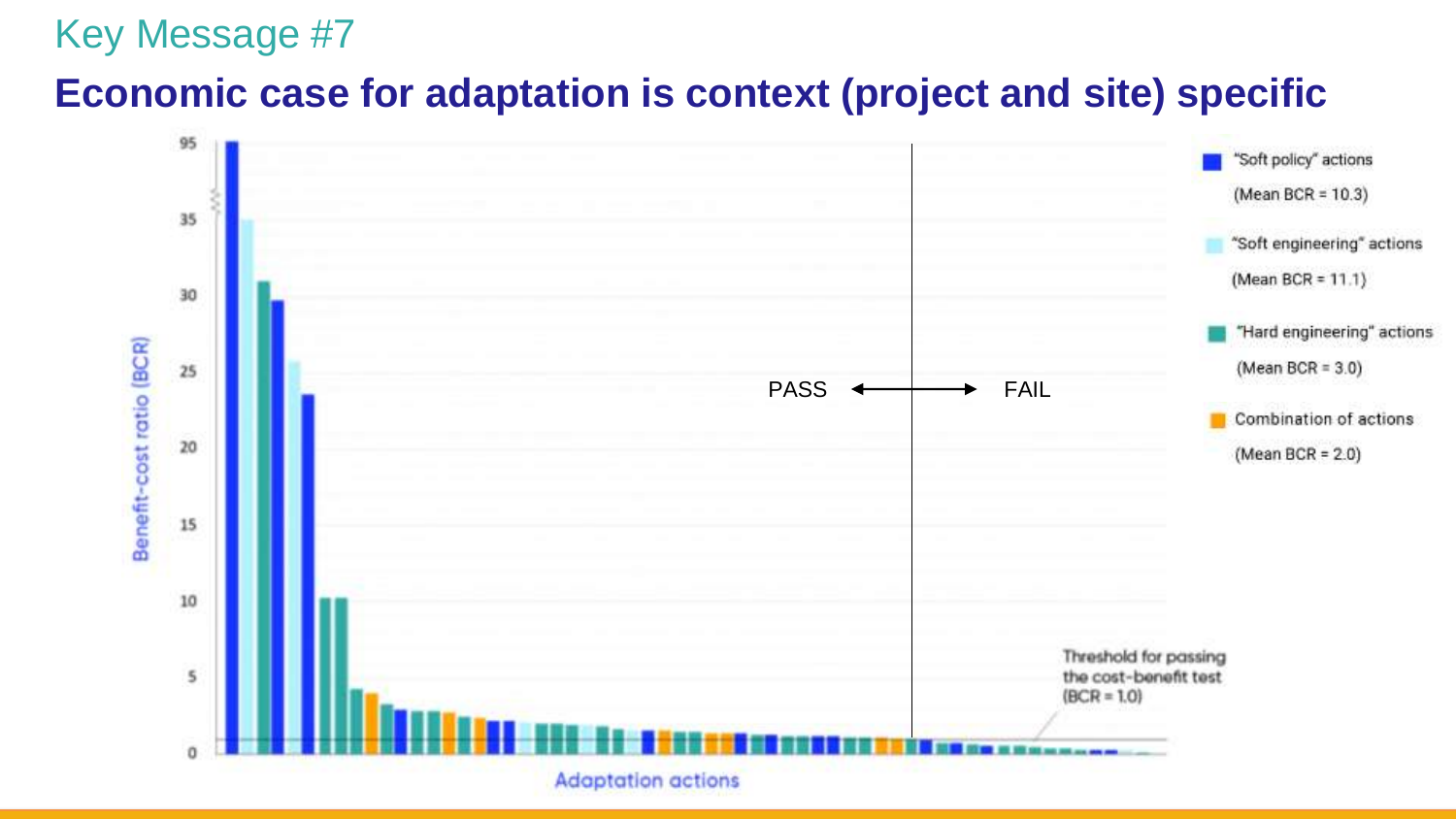# **Understanding of aggregate spending requirement is limited**

- **0.26%** of GDP per year nationally (expenditures in municipal adaptation plans; FCM & IBC, 2019)
- **0.12% 0.25%** of GDP per year over next 5 years (expenditures on drinking water, sanitation, drainage, green infrastructure and roads in Quebec; Ouranos, 2019)
- **0.22% 0.23%** of GDP in 2014/15 (public and private sector spend on adaptation in NYC, London and Paris; Georgeson et al., 2016)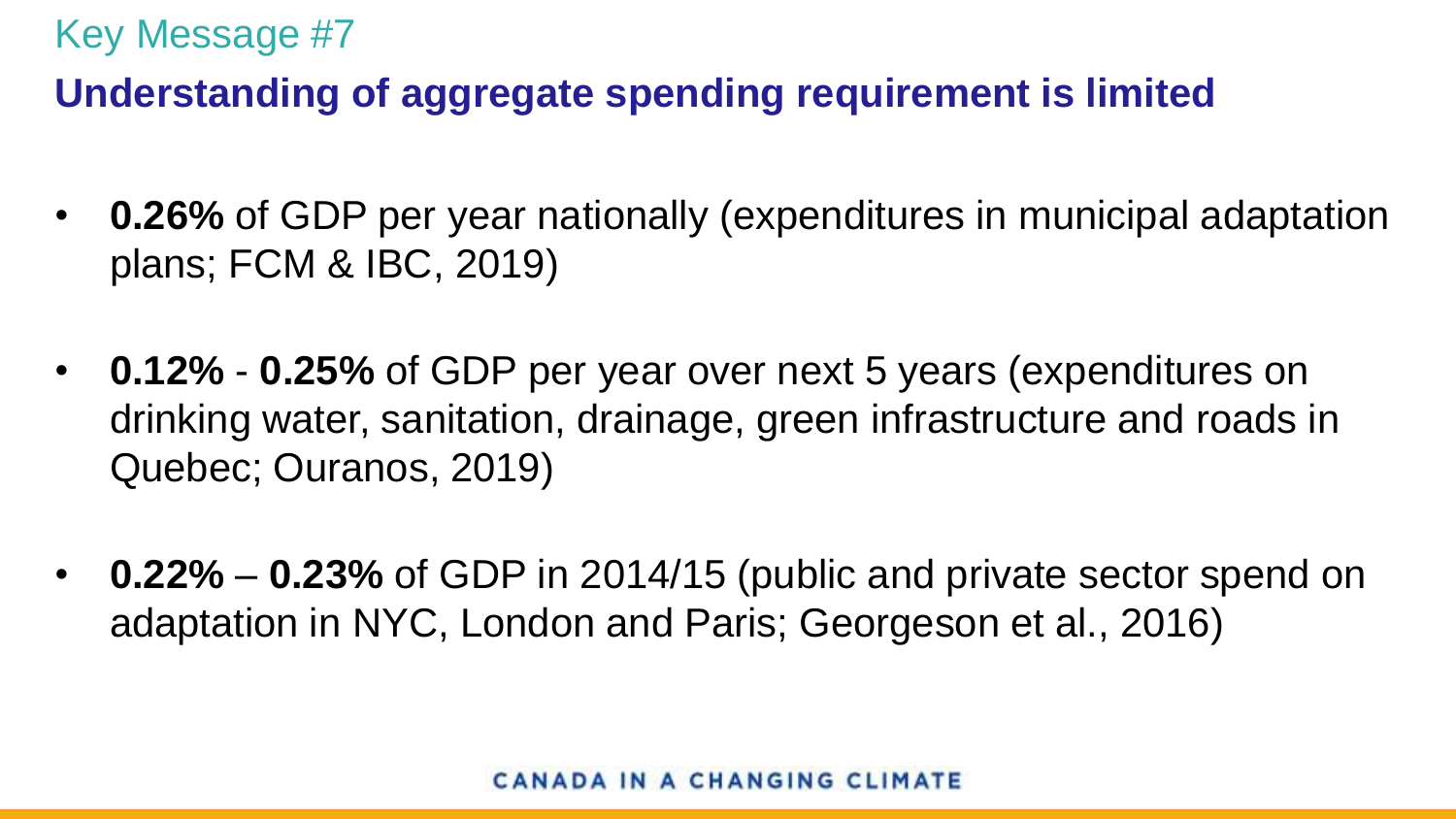# **There are economic barriers and limits to meeting all adaptation needs, meaning residual costs can be expected**

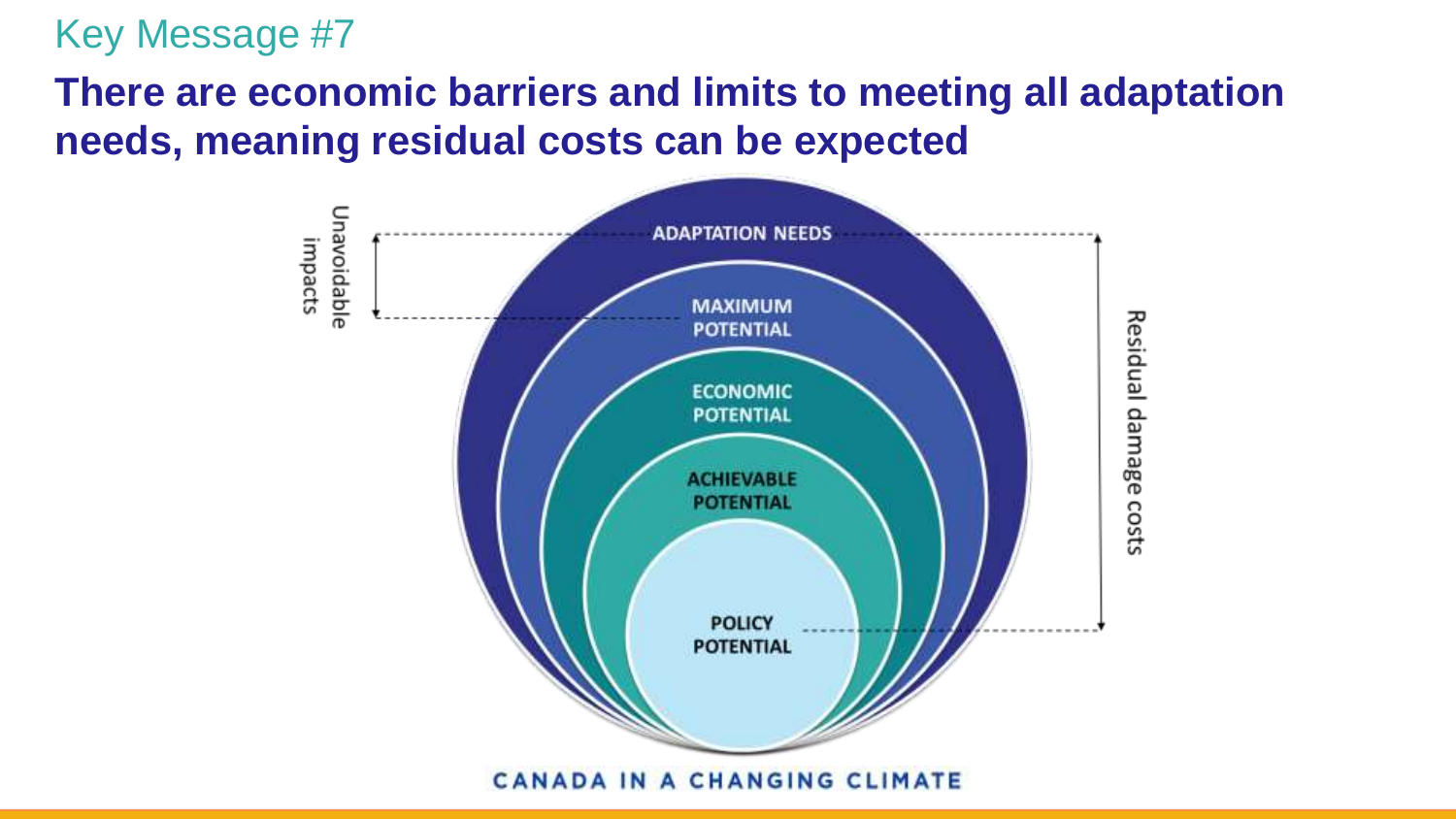# **… failure of market to equitably meet all adaptation needs creates a role for government**

- Reform policies that impede efficient adaptation decisions by individuals and businesses
- Use regulatory and economic instruments to address market and behavioural failures, and provide incentives for efficient adaptation
- Provide "public goods" that support adaptation
- Help to reconcile distributional impacts

Urgent need for strong, near-term reductions in GHG emissions to avoid exceeding adaptation limits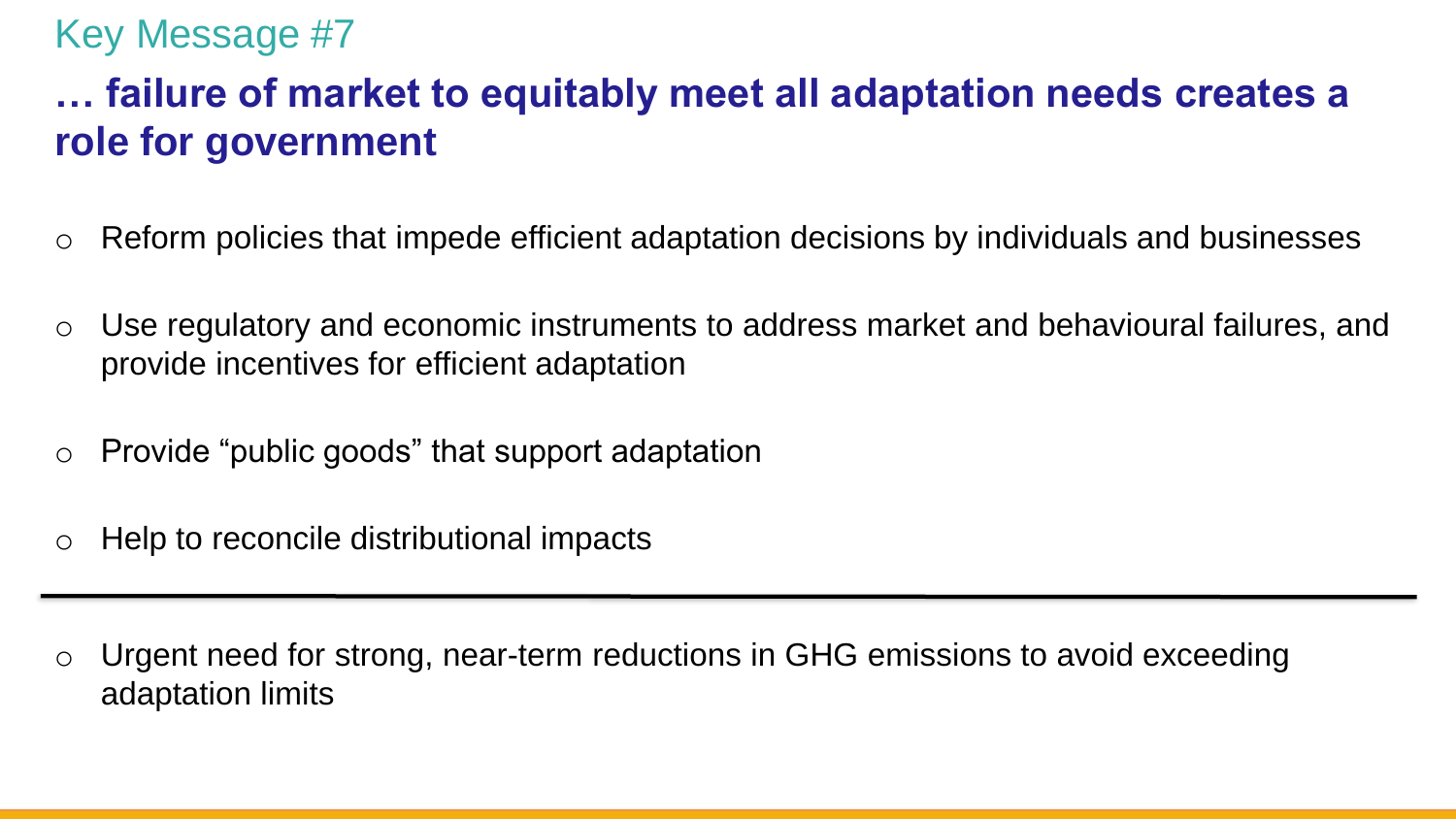# **Knowledge gaps**

- $\circ$  Climate-sensitive sectors health, safety and security, labour, tourism, fisheries, energy, transportation, water resources [*some have been addressed since publication*]
- o Understanding of extreme events and catastrophes
- o Understanding of non-market impacts mental health, ecosystem services
- o Integration of socioeconomic futures into analysis
- o Economic attractiveness of adaptation actions in all contexts
- o Practical applications of economic decision support tools other than CBA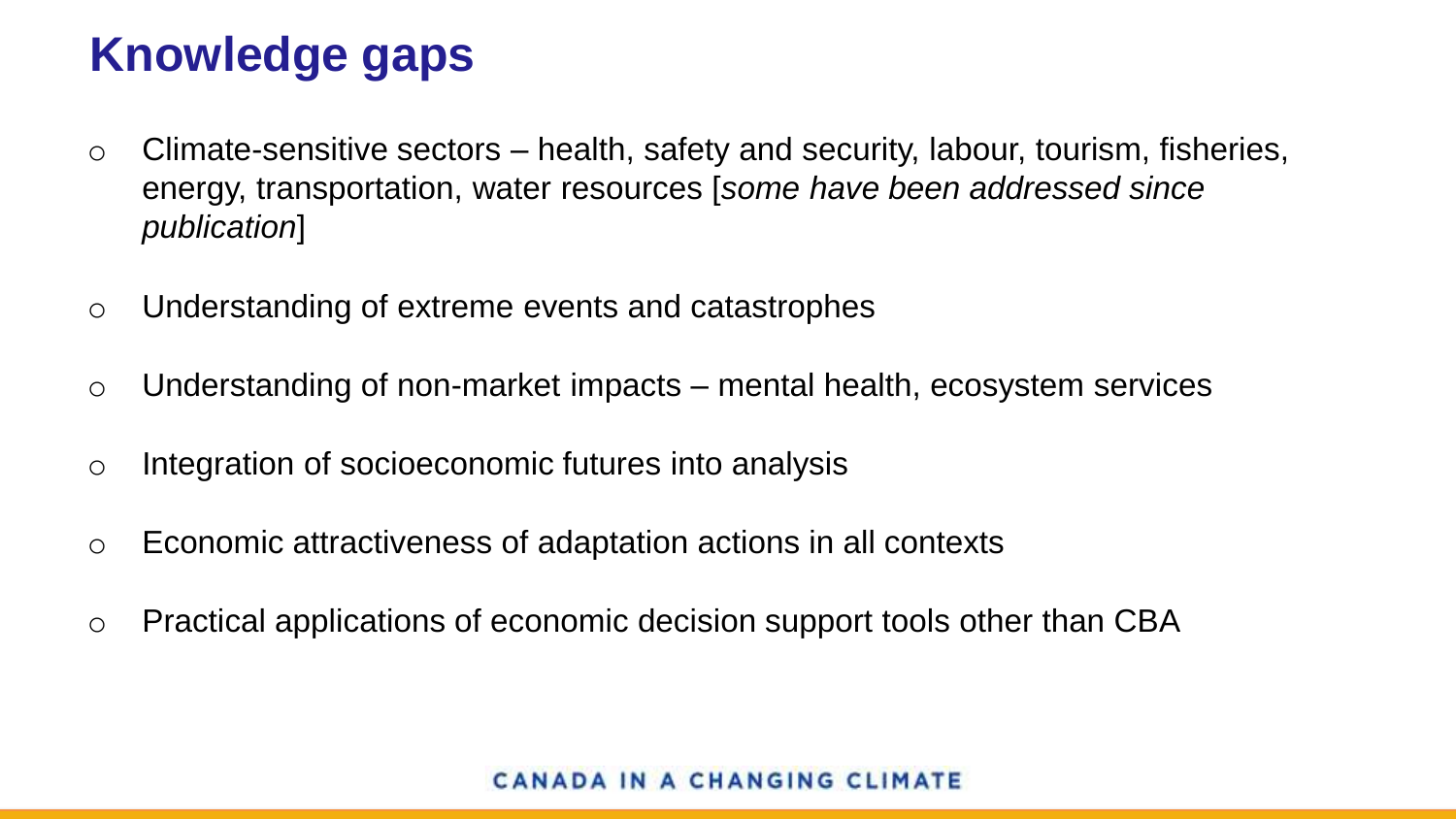# **Emerging issues**

- o Arguments that the economic consequences of climate change are much higher than current estimates suggest
- o Posited larger role for governments:
	- Support efficient private adaptation beyond providing funding and public goods
	- Manage distributional consequences of adaptation and residual losses
- o Development of economic tools and applications to meet evolving needs of decision-makers:
	- How to avoid maladaptation when faced with "deep" uncertainties
	- How to assess "soft" adaptations and behavioural responses to government interventions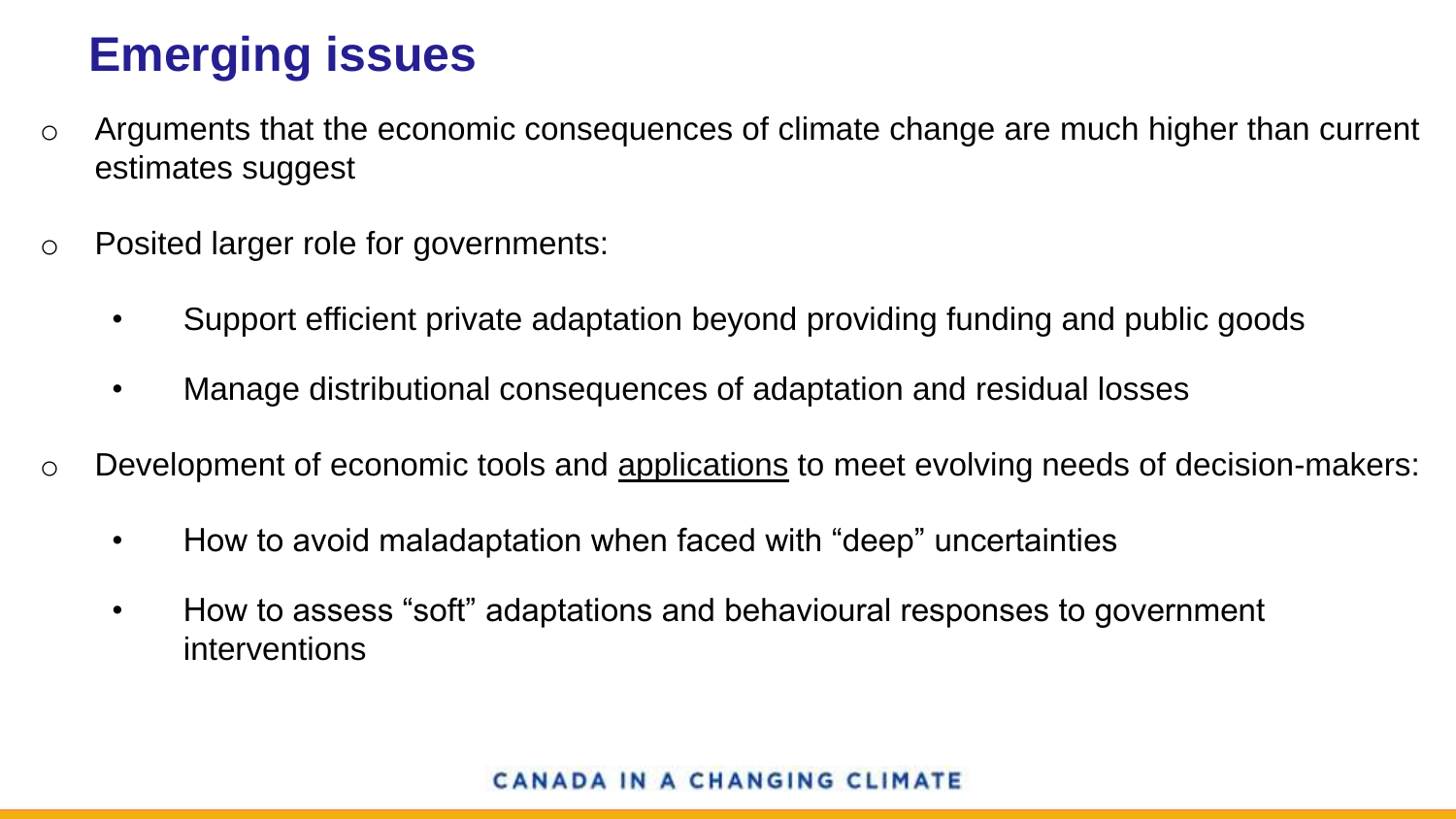# **Question & Answer Period**

Economic analysis helps to inform adaptation planning

Climate change leads to a wide range of economic and social costs



Costs related to extreme weather events are increasing Future climate change costs for Canada will be high



Economic decision support tools help with assessing adaptation options





The benefits of adaptation actions in Canada outweigh the costs

There are economic barriers and limits to adaptation